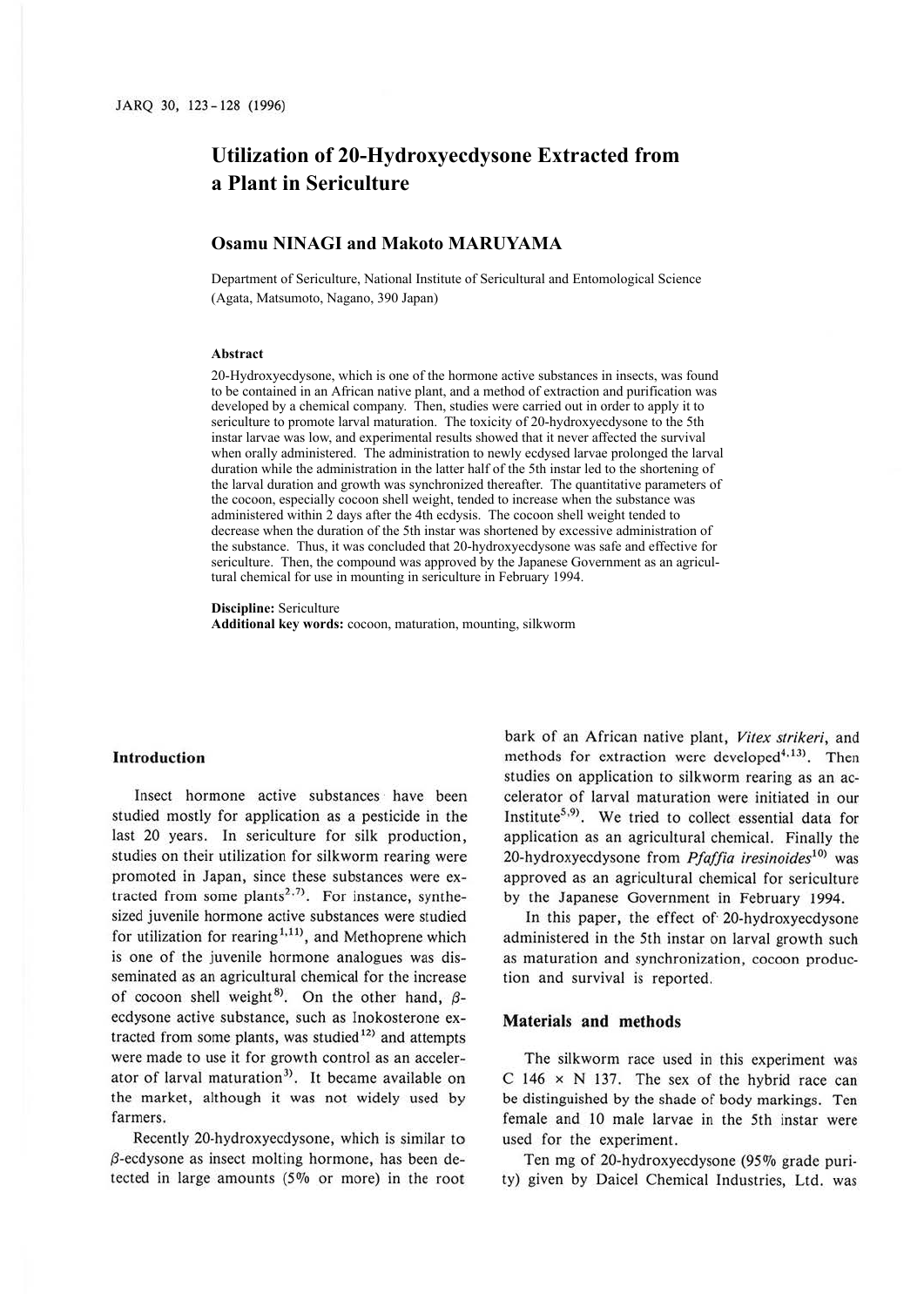dissolved in 0.1 ml of ethanol and 0.9 ml of sterilized water was added. The solution, 10  $\mu$ g/ $\mu$ l, was used as initial solution.

20-Hydroxyecdysone was administered by injection or oral ingestion with the initial or diluted solution in various periods of the 5th instar. The micro-injector manufactured by Kiya Seisakusho Ltd. was used. After treatment, maturation, survival and quantitative characters of the cocoon were examined in each individual.

## **Results**

## 1) Effect of 20-hydroxyecdysone on the acceleration of larval maturation and survival

Five  $(5.08)$  and  $6(5.88)$  days old larvae were injected with or forced to swallow 0.04 to 20  $\mu$ g of 20-hydroxyecdysone per individual. The effects on mature larvae are shown in Figs. 1 and 2. When the product was injected at 5 days, rapid maturation

at 5.96 days after the first feeding in the 5th instar was observed following the injection of 10 to 20  $\mu$ g per larva, as compared with the control which received  $1 \mu l$  of 10% ethanol, and in which maturation occurred at 6.88 to 8.50 days. Maturation at 6.63 to 7.5 days was observed when 0.04 to 2.5  $\mu$ g were injected. It was observed that the shortening of the larval duration was correlated with the dose of 20-hydroxyecdysone administered (Fig. 1 upper). In the injection at 6 days, synchronization of growth was carried out in all the groups to which 0.04 to 20  $\mu$ g were injected, though the shortening of the duration was not drastic (Fig. 1 lower).

When drops were swallowed at 5 and 6 days (Fig. 2), the effect on the acceleration of maturation was evident in the experiments where 2.5 to 20  $\mu$ g were administered. The effect of the amount of 20-hydroxyecdysone administered on the maturation and synchronization was evident for a dose of 2.5 to 20  $\mu$ g per larva as in the case of injection.



Fig. 1. Promotion of larval maturation by injection of 20-hydroxyecdysone



Fig. 2. Promotion of larval maturation by oral administration of 20-hydroxyecdysone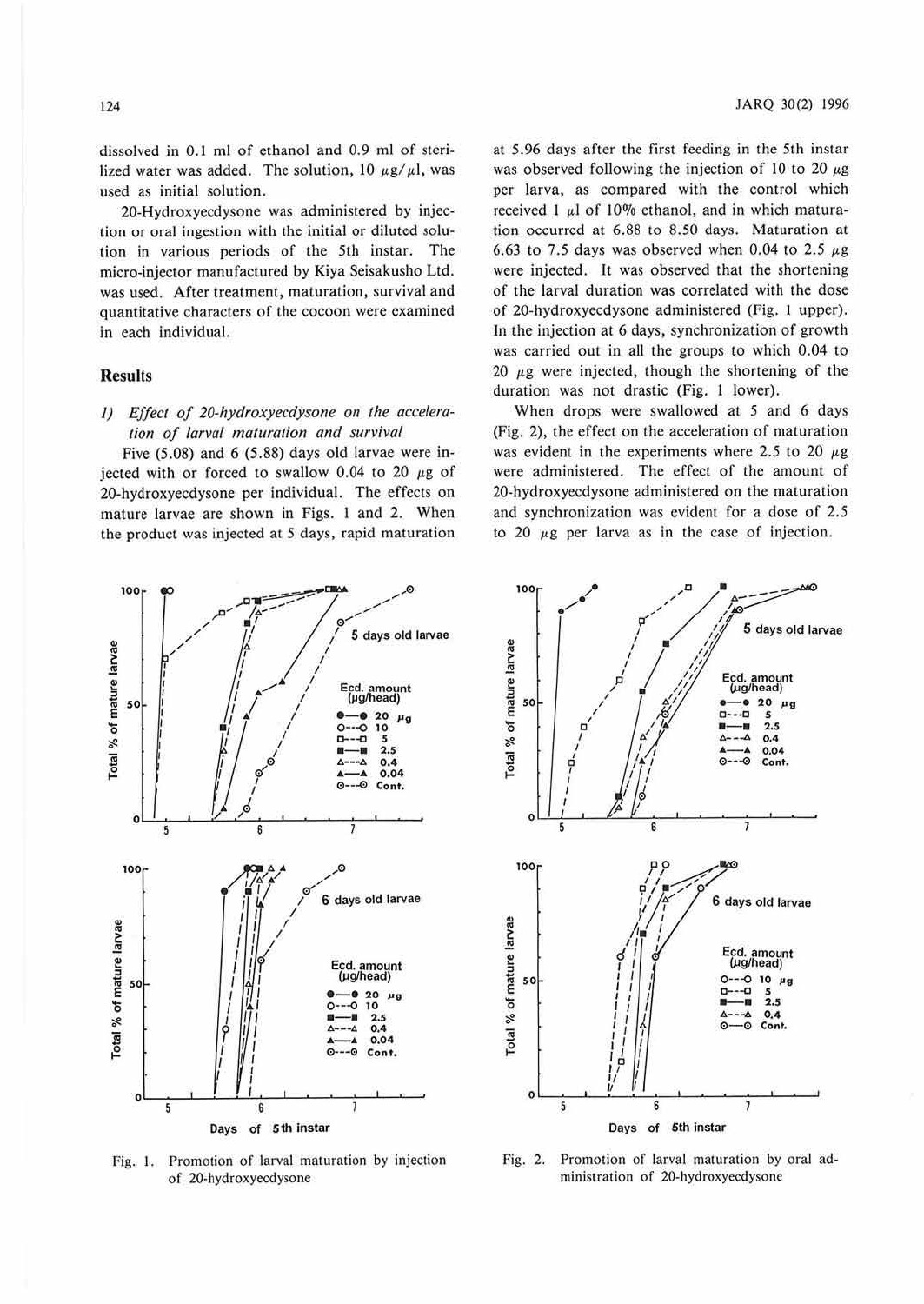| Time of administration |                   |                  | 5 days old 5th instar larvae |                   |                  | 6 days old 5th instar larvae |                   |
|------------------------|-------------------|------------------|------------------------------|-------------------|------------------|------------------------------|-------------------|
| Method                 | Amount $(\mu g)$  | No. of<br>larvae | No. of<br>pupae              | Survival<br>ratio | No. of<br>larvae | No. of<br>pupae              | Survival<br>ratio |
| Injection              | 20                | 20               |                              | 5                 | 20               |                              | 5                 |
|                        | 10                | 20               | 17                           | 85                | 20               | 14                           | 70                |
|                        | 5                 | 20               | 20                           | 100               | 20               | 20                           | 100               |
|                        | 2.5               | 20               | 20                           | 100               | 20               | 20                           | 100               |
|                        | 0.4               | 20               | 20                           | 100               | 20               | 19                           | 95                |
|                        | 0.04              | 20               | 19                           | 95                | 20               | 18                           | 90                |
|                        | $10\%$<br>ethanol | 20               | 19                           | 95                |                  |                              |                   |
| Oral<br>administration | 20                | 20               | 20                           | 100               |                  |                              |                   |
|                        | 10                |                  |                              |                   | 20               | 19                           | 95                |
|                        | 5                 | 20               | 20                           | 100               | 20               | 20                           | 100               |
|                        | 2.5               | 20               | 20                           | 100               | 20               | 20                           | 100               |
|                        | 0.4               | 20               | 19                           | 95                | 20               | 20                           | 100               |
|                        | 0.04              | 20               | 19                           | 95                | 20               | 20                           | 100               |
|                        | $10\%$<br>ethanol | 20               | 20                           | 100               | 20               | 20                           | 100               |
| Control                |                   | 20               | 19                           | 95                |                  |                              |                   |

Table 1. Effect of 20-hydroxyecdysone administered to 5th instar larvae on pupal survival

Survival of the pupae was examined 7 days after maturation, as all the larvae used in these experiments produced a cocoon, although the cocooning level was different. The results on pupation are shown in Table 1. Only one pupa was observed in the groups of *5* and 6 days old larvae to which 20 *µg* of 20-hydroxyecdysone was injected. Survival ratio reached 85 and 70% in both groups injected with 10  $\mu$ g per larva, respectively. Almost all the larvae in which less than *5 µg* of 20-hydroxyecdysone was injected pupated normally, though the cocoon size tended to increase in several groups. On the

other hand, a dose of 20-hydroxyecdysone was not lethal in the experiments with oral administration.

*2) Effects of administration of 20-hydroxyecdysone on the duration of the 5th inslar* 

Twenty larvae  $(Q: 10, \sigma: 10)$  were forced to swallow 1 to 10  $\mu$ g of 20-hydroxyecdysone per larva every day from I day and *5* h (1.21 days) after the first feeding in the 5th instar to I day before maturation (6.29 days). The average duration of the 5th instar in the male and female is shown in Fig. 3. The duration of the 5th instar was prolonged



Fig. 3. Effect of 20-hydroxyecdysone administered at 5th instar on larval duration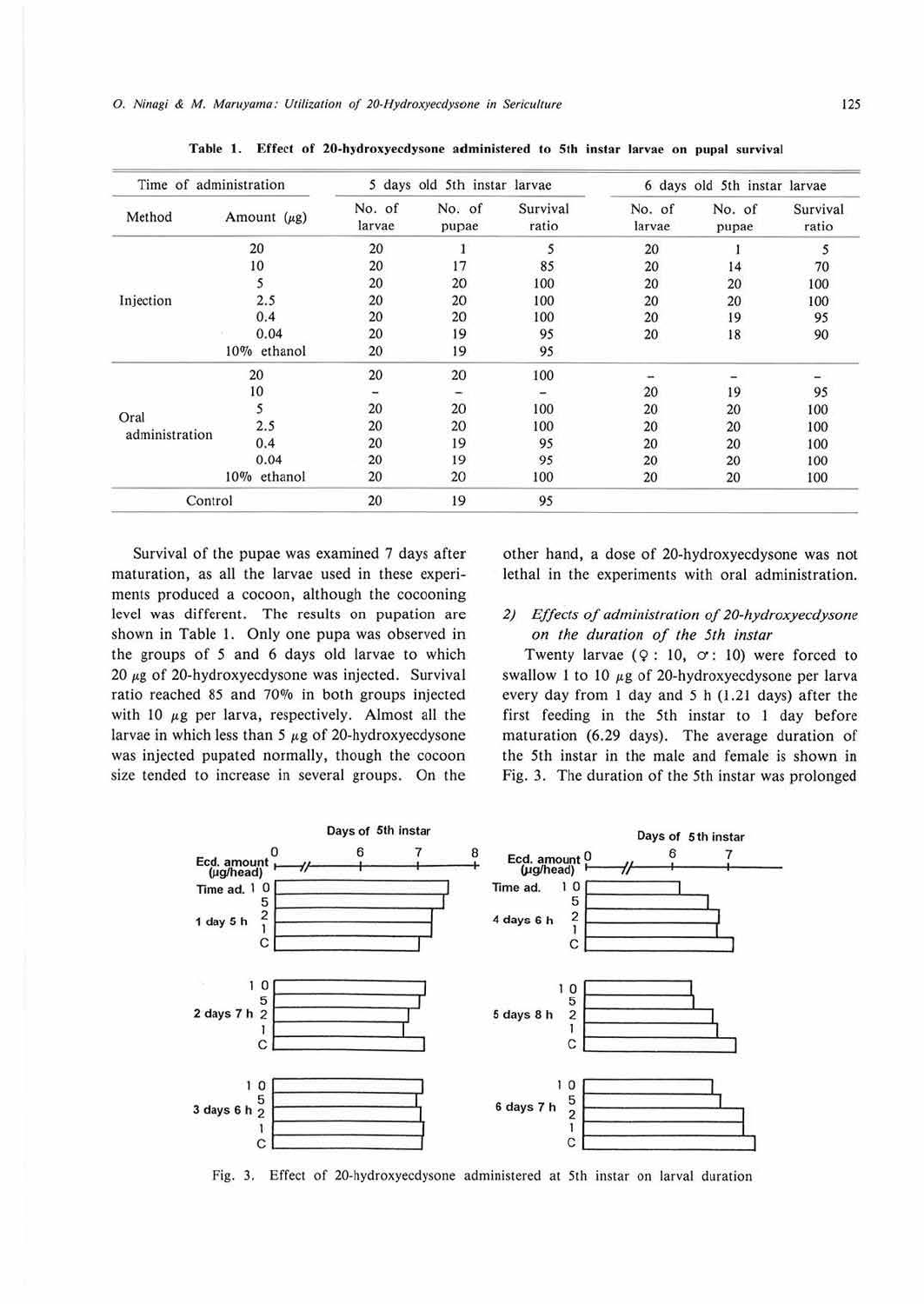in the groups which received the compound I day after the first feeding in contrast to the control which swallowed 1  $\mu$ l of 10% ethanol. The delay in the growth was maximum by *0.5* day in the group which received 10  $\mu$ g. It was suggested that the prolongation of the duration of the 5th instar depended on the amount of 20-hydroxyecdysone administered.

The administration on and after 4 (4.25) days shortened the duration of the 5th instar, though the treatment at 2 and 3 days did not result in appreciable differences from the control. The shortening of the duration of the 5th instar was maximum in the case of administration at 4 days by I day approximately. Furthermore, there was a correlation between the amount of 20-hydroxyecdysone administered and

the shortening of *ihe* duration of the 5th instar.

# *3) Effects of time and amount of 20-hydroxyecdysone administered on the quantitative characters of the cocoon*

The cocoons which were obtained in the experiments shown in Fig. 3 were investigated for several characters. The averages of total cocoon weight and cocoon shell weight from 10 individuals of both sexes are shown in Figs. 4 and *5.* The total cocoon weight tended to increase in the groups treated with 20-bydroxyecdysone at 1 day after the first feeding. The tendency was maximum for 10  $\mu$ g and was not recognized for 1  $\mu$ g. The administration at 2 and 3 days after the first feeding did not result in any



Fig. 4. Effect of 20-hydroxyecdysonc administered at 5th instar on total cocoon weight



Fig. *5.* Effect of 20-hydroxyecdysone administered at 5th instar on cocoon shell weight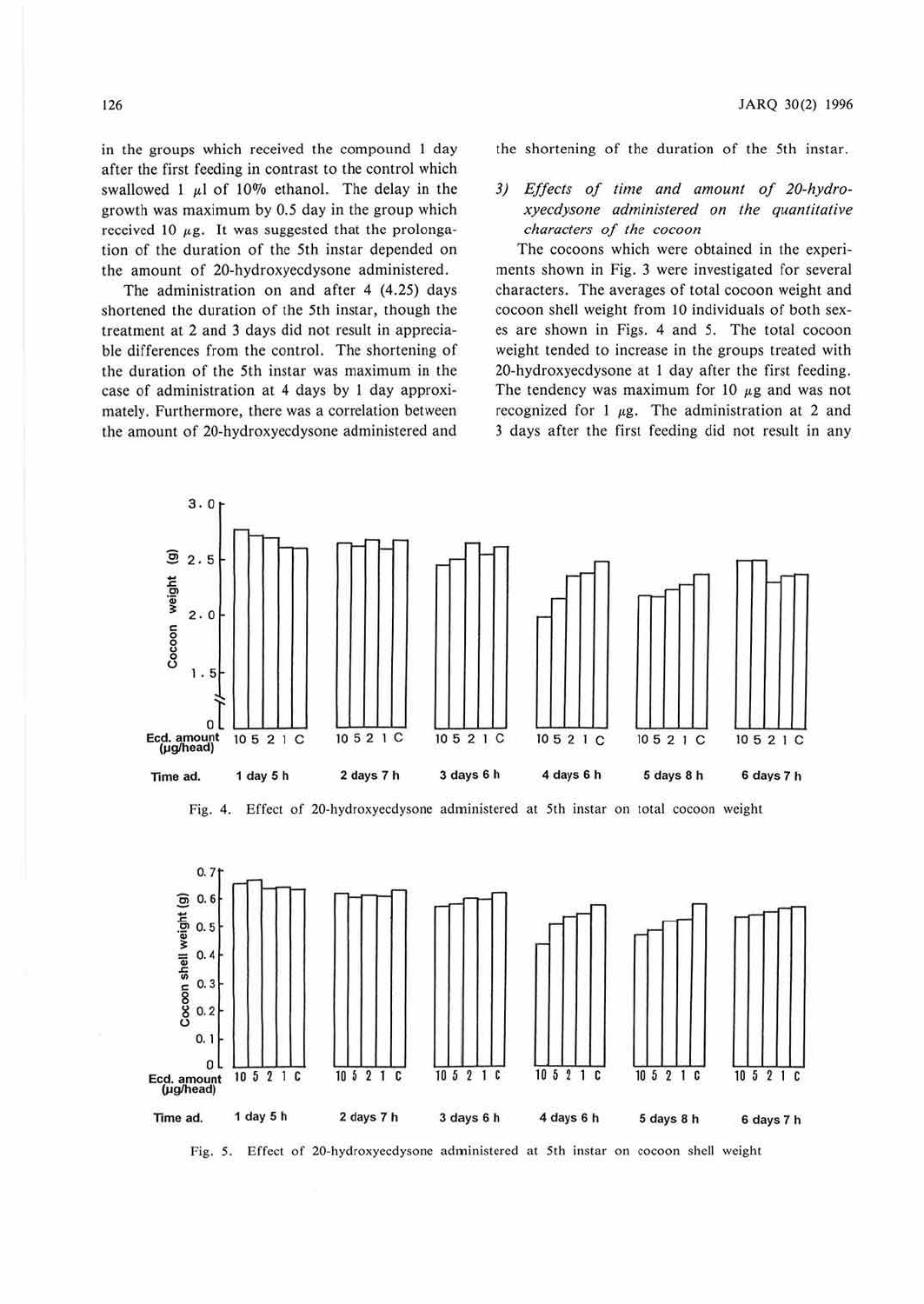obvious effect. The cocoon weight of the groups in which the duration of the 5th instar was shortened by the treatment at 4 and *5* days decreased conspicuously and the tendency of the decrease was maximum for 10  $\mu$ g. On the contrary, the cocoon weight increased when 5 to 10  $\mu$ g of the compound was administered at 6 days after the first feeding in the 5th instar just before maturation, though it did not appear to increase for a dose of 1 to 2  $\mu$ g (Fig. 4).

The cocoon shell weight tended to decrease when the compound was administered on and after the 4th day, though no significant differences were observed in the treatment on and before the 3rd day after the first feeding in the 5th instar. When the compound was administered on and after the 4th day, the decrease of the cocoon shell weight also depended on the amount of 20-hydroxyecdysone adlministered. Especially the decrease in the cocoon shell weight was conspicuous, when the compound was administered at 4 days (Fig. 5).

Four similar experiments were repeated from the spring of 1990 to late autumn 1991, and the results were identical.

### **Discussion**

The main purpose of these studies was to collect basic data to apply for the registration of 20-hydroxyecdysone as an agricultural chemical. Therefore, the test on the toxicity of 20-hydroxyecdysone was conducted in detail. As the concentration of 20-hydroxyecdysone in the initial solution was  $10 \mu g/\mu$  (10,000 ppm) at which the compound showed maximum solubility in water, it was not toxic for the 5th instar larvae of the silkworm when orally administered. Therefore, the experiments on administration by injection were conducted additionally. In the experiments by injection, a dose of 20  $\mu$ g led to larval death without pupation in 95% of the cases. However, oral administration of 20  $\mu$ g did not affect the survival. It was assumed that the effect of the oral administration was less than one

half of the administration by injection, based on the results from other experiments. Accordingly, it was concluded that the use of 20-hydroxyecdysone was safe if 4 I of a 10 ppm solution was sprayed on fresh mulberry leaves for 20,000 larvae<sup>5,9)</sup>.

To confirm the validity of the results of this report, some of the results on the duration of the 5th instar in the experiment where the compound was administered orally were compared with the data on injection reported by Moroboshi<sup>6)</sup>. Fig. 6 shows that the administration at about 1 day after the first feeding in the 5th instar prolonged the duration of the 5th instar afterwards, while the administration on and after the 4th day shortened the duration. The pattern shown in Fig. 6 was similar to Moroboshi's data, although the methods of administration were different.

For use in sericultural farms, the response of silkworms to 20-hydroxyecdysone is summarized in Table 2. The use of 20-hydroxyecdysone in these experiments was effective due to the high purity of the compound (90 to 95%). Consequently the effects on maturation and synchronization of growth enable to use the compound in the field, although the quantitative parameters of cocoon may decline





**Table 2. Time of administration of 20-hydroxyecdysone in the latter half of 5th inslar and effects** 

| Time of<br>administration | Shortening of<br>duration | Synchronization<br>of growth | Cocoon weight   | Cocoon shell<br>weight |
|---------------------------|---------------------------|------------------------------|-----------------|------------------------|
| Early                     | Less than 1 day           | Not-expected                 | Slight decrease | Decrease               |
| Normal                    | Adequate                  | Good                         | Less decrease   | Less decrease          |
| Late                      | Not appreciable           | Good                         | No change       | Small decrease         |